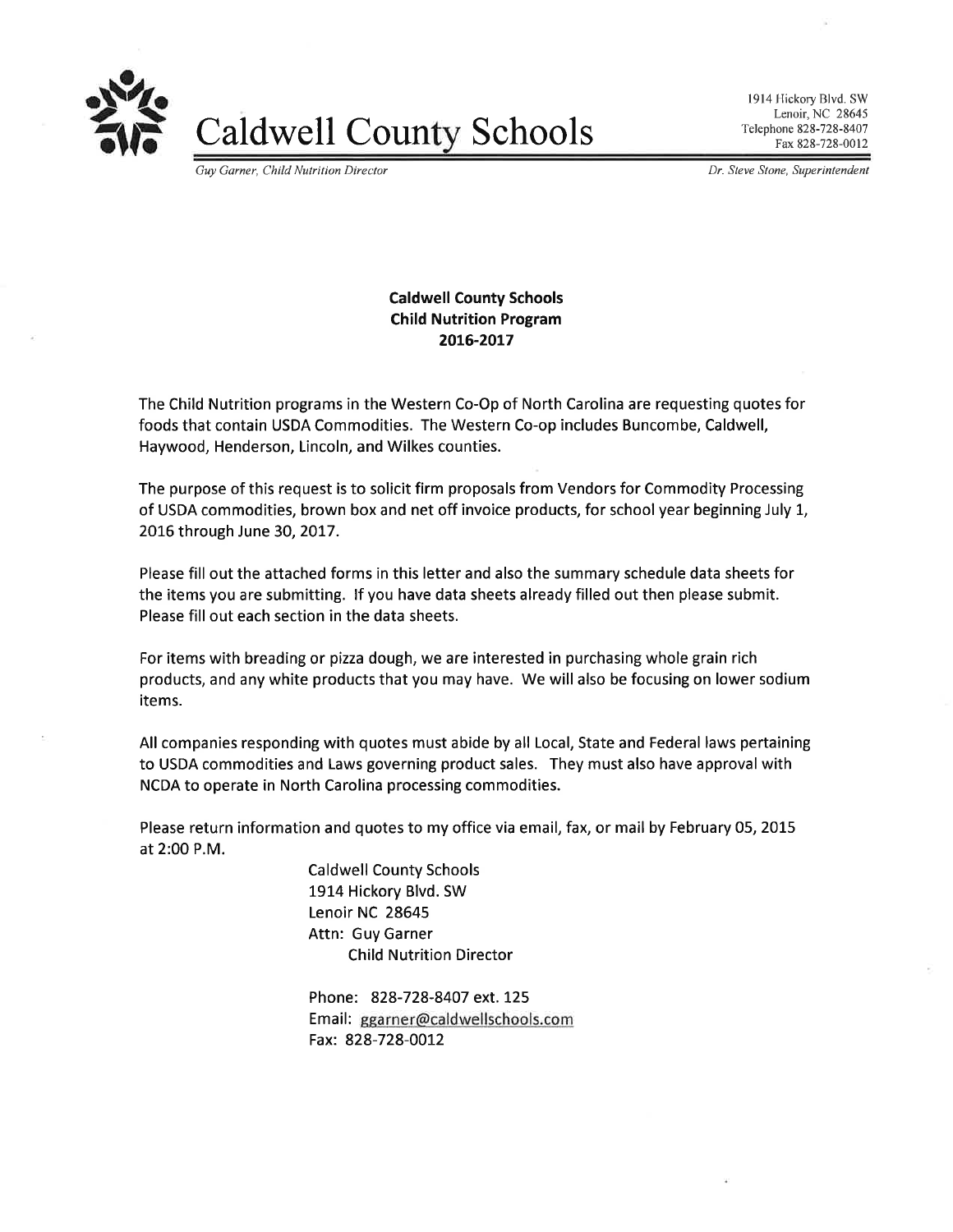Confirmation will be sent via email when bids are received.

- 1. Competitive Offer: Pursuant to the provision of G.S. L43-54, and under penalty of perjury, the signer of any proposal submitted in response to this RFP thereby certifies that this proposal has not been arrived at collusively or otherwise in violation of either Federal or North Carolina antitrust laws.
- 2. Equal Employment Opportunity: All proposers shall comply with "Equal Employment Opportunity", as amended by Executive Order 1L375, and supplemented in the Department of Labor regulations (41CFR Part 60). lndividuals shall not be excluded from participating in, denied the benefit of, subjected to discrimination under, or denied employment in the administration of, or in connection with, any such program because of race, color, religion, sex, national origin, age, handicap, or political affiliation or belief.
- 3. Piggyback Clause: All North Carolina school systems that is mutual agreeable with the manufacture can use this quote.
- 4. Product Recall: lf a product recall is instituted on an item that has been delivered; the successful proposer(s) will immediately notify Caldwell County Schools.
- 5. Product Testing: lf there is a question raised by a proposer regarding a competitor's product meeting the specifications, or the wholesomeness of any food product(s), <sup>a</sup> test by an independent laboratory (on the product in question) may be directed by Caldwell County CNP. The proposer(s) raising the question(s) will be billed for the laboratory test should the test establish that the product meets the specifications. Should the tested product fail to meet specifications, the proposer(s) that submitted the product(s) will be billed for the laboratory test.
- 6. Delivery: All boxes/cartons must contain a Commodity Product Name and Product Number (if applicable) showing the product name and ingredients, and labeled/packaged as required by the United States Department of Agriculture (USDA) Additionally, the following terms and conditions shall also apply:
	- o Cooking lnstructions Manufacturers must include cooking instructions in the packaging of the product.
	- Senate Bill 96L The General Assembly of North Carolina enacts: SECTION 1. GS 115C-264, effective August 1, 2005, "For nutritional purposes, the public schools shall not (i) use cooking oils in their school food programs that contain trans-fatty acids or (ii) sell processed foods containing trans-fatty acids that were formed during the commercial processing of the foods." Therefore Caldwell County CNP requires that all respondents quote only on items that comply with the standard. a
	- Delivery Location All foods shall be delivered to a storage facility designated by the schools, Free on Board (F.O.B.) Destination, full freight allowed. We reserve the right to change the location where the food is to be shipped. All deliveries shall be  $\bullet$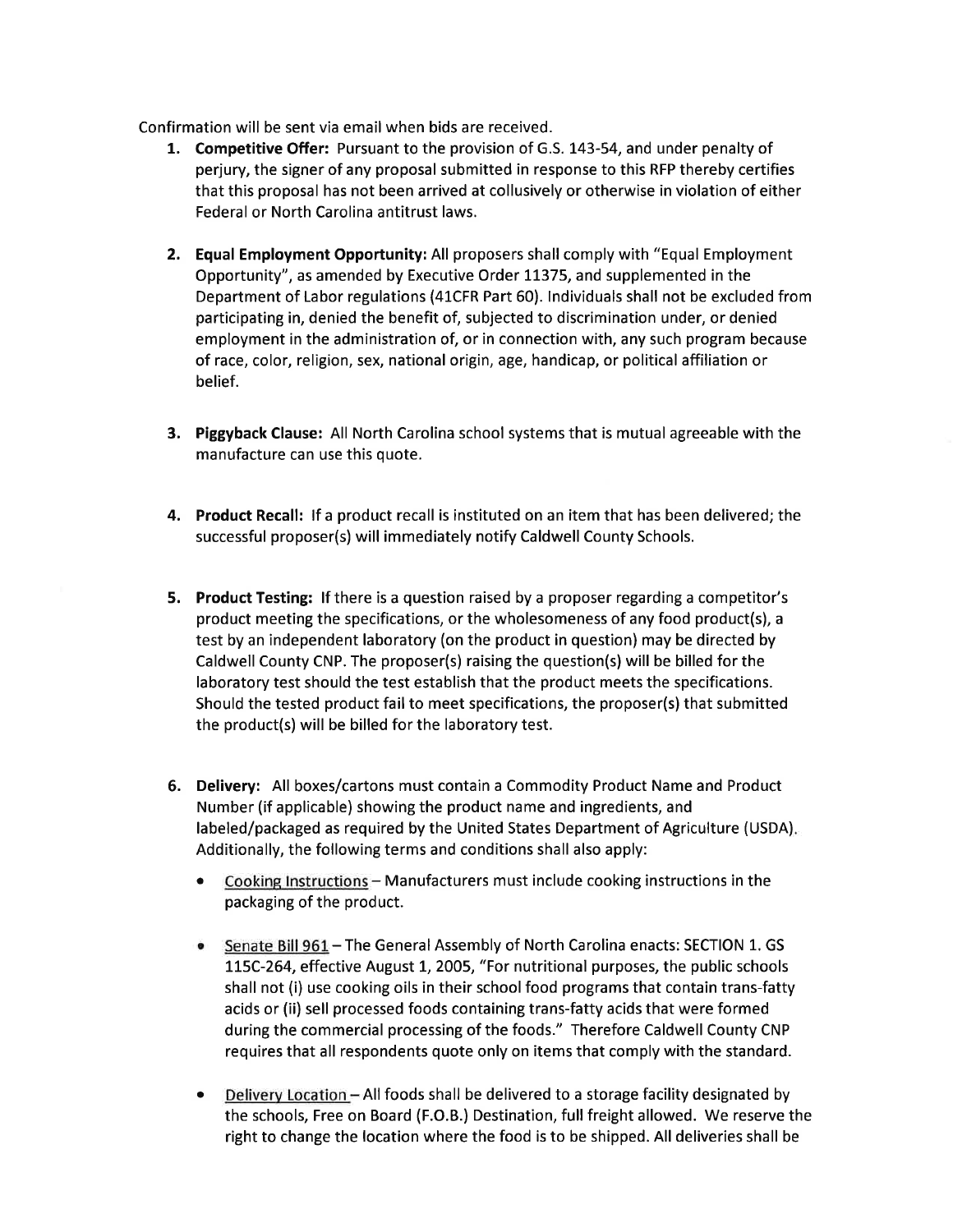coordinated with the storage facility at least forty eight (48) hours prior to the food being shipped to its designated storage facility. Delivery of products arrangements must be handled between the processor and school districts.

- Diverted Products The successful proposer(s) will receive diverted USDA commodities, process the food into end products as requested by the recipient agency from the Proposer's Price Sheets for the school year 2016-2017, and then deliver the processed commodities to the location specified. The products shall be delivered to the designated storage facility. Product not processed and delivered to the designated storage facility within the allotted (6) week period may be assessed a penalty of 5500 per day for undelivered product. At the discretion of Caldwell County liquidated damages may be assessed in the form of an adjustment to district invoices. The adjustment will be based on the number of days delivery is delayed.
- Mixed Commodities Caldwell County may elect to have multiple end products delivered on the same truckload (if applicable). For example, a truckload of 40,000 pounds Cheese may consist of various cheese end products. The processor is to specify in each category that is quoted the maximum number of end products for one truckload.
- Notification of Late Delivery The successful proposer(s) shall promptly notify ordering school district, within 48 hours, in writing if an item cannot be delivered within the specified delivery time. Caldwell County CNP reserves the right to purchase food from other sources without violating the rights of the successful proposer(s). The proposer(s) will also be responsible for paying any incurred cost for having to purchase food from other sources.
- Sanitation/Safety The successful proposer(s) will warrant that all food be fresh, clean, wholesome upon delivery, and will be packaged, handled, and transported in an acceptable manner. lf a food product is determined to be unacceptable Caldwell County CNP has the right to refuse the truckload. lf the food has already been delivered the successful proposer will be required to pick up the unacceptable food and issue a credit or provide a replacement in 30 days.

### 7. ALL PRODUCTS MUST PASS THROUGH A METAL DETECTOR BEFORE PACKING.

- 8. lnvoices: The successful proposer(s) shall send their invoices to the individual school system that received the end product; payment terms are net thirty (30) days.
- 9. Buy American Compliance: As a sponsor of the National School Lunch and School Breakfast Programs, the District will consider only applicable products which comply with the requirements of the "Buy American" Act.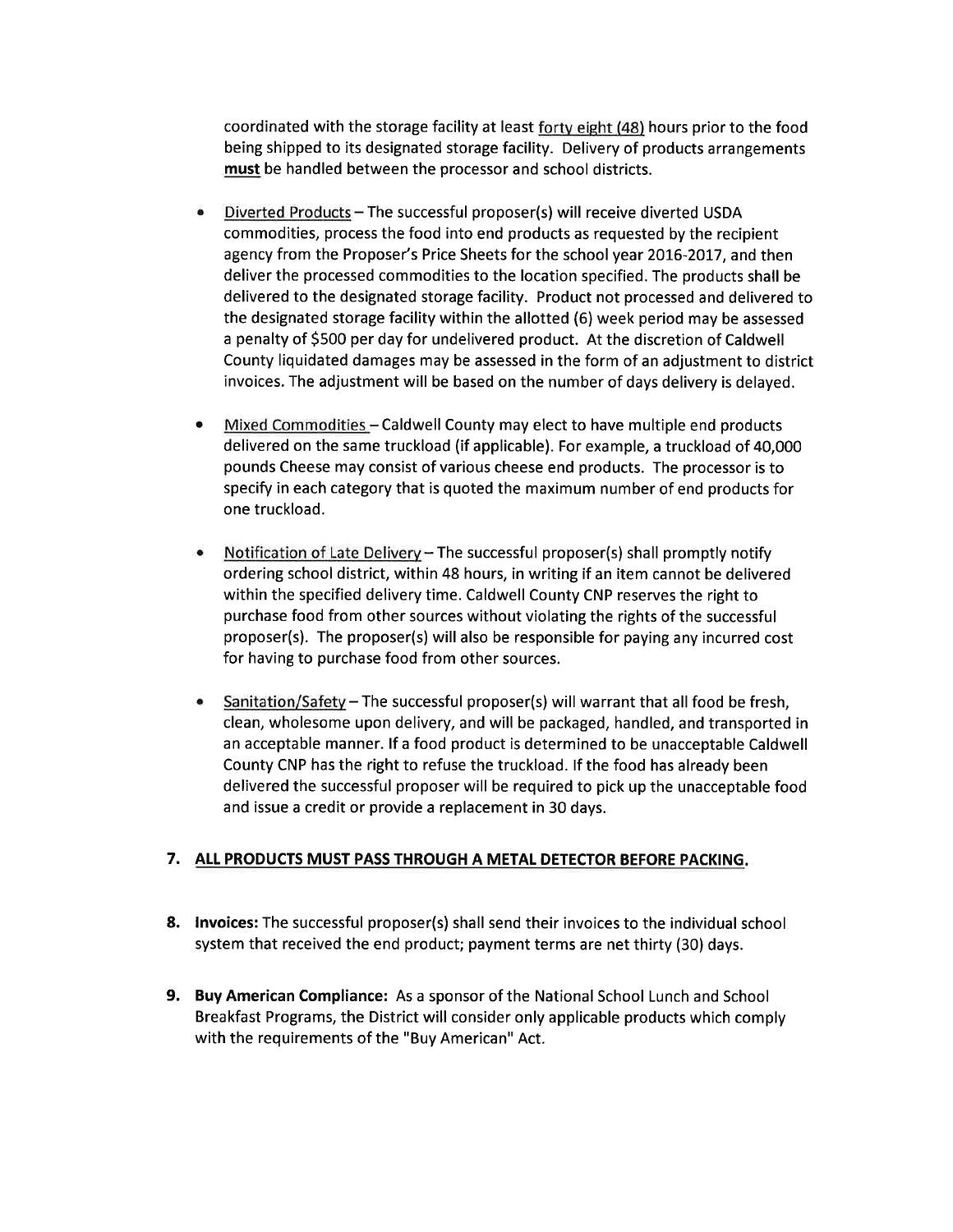#### 10. The Buy American Provision

Section 104(d) of the William F. Goodling Child Nutrition Reauthorization Act of 1998 requires schools and institutions participating in the NSLP and SBP in the contiguous United States to purchase, to the maximum extent practicable, domestic commodities or products for the use in meals served under the programs.

The legislation defines "domestic commodity or product" as one that is produced in the United States and is processed in the United States, substantially using agricultural commodities that are produced in the United States.

The report accompanying the legislation stipulated that "substantially" means over 5L percent of the final processed product consists of agricultural commodities that were grown domestically.

- 11. Assurance of Civil Rights Compliance and Employment: The Processor agrees to comply with Title VI of the Civil Rights Act of 194 (42 U.S.C. 2000 d et seq.) all provisions required by the implementing regulations of Department of Agriculture, Department of Justice Enforcement Guidelines, FNS directives and guidelines to the effect that no person on the grounds of race, color, national origin, sex, age or handicap shall be excluded from participation in be denied the benefits of or otherwise be subject to discrimination under any activity carried out under this Agreement. ln addition, the Processor agrees not to discriminate on the basis of race, color, national origin, sex, age or handicap among eligible RAs in the merchandising and sale of end products containing DF. This assurance is given in consideration of and for the purposes of obtaining permission to use federal property or interest in such property without consideration or at a nominal consideration. This assurance is binding on the Processor its succors, transferees, and assignees as long as it receives assistance or retains possession of any assistance from FNS. The Processor shall comply with all applicable Federal, State and Local laws and regulations pertaining to wages hours and conditions of employment.
- 12. Debarment: Certification is required by the regulations implementing Executive Order L2549, Debarment and Suspension, 7 CFR Part 3017, Section 3017.510, Participants Responsibilities. The regulations were published as Part lV of the January 30, 1089. Federal Register (pages 4722-4733). By signing this agreement, the prospective lower tier participant (Processor) agrees it shall not knowingly enter into any lower tier covered transaction with a person who is debarred, suspended, declared ineligible, or voluntarily excluded from participation in this covered transaction, unless authorized by the department or agency with which this transaction originated.
- 13. Compliance with Energy Policy and Conservation Act: By signing this bid, the bidder certifies that the vendor is in compliance with all applicable standards, orders, regulations and policies related to energy efficiency which are contained in the State energy conservation plan issued in compliance with the Energy Policy and Conservation Act (Pub. L 94-163, 89 Stat. 871). [53 FR 8044, 8087, Mar. 11, 1988, as amended at 60 FR 19639, 19641, Apr. 19, 1995]
- 14. Lunsford ACT: The Vendor Acknowledges that N.C. General Statue14-208.18 prohibits anyone required to register as a sex offender under Article 274 Chapter 14 of the General Statutes from knowingly being on the premises of any school. This prohibition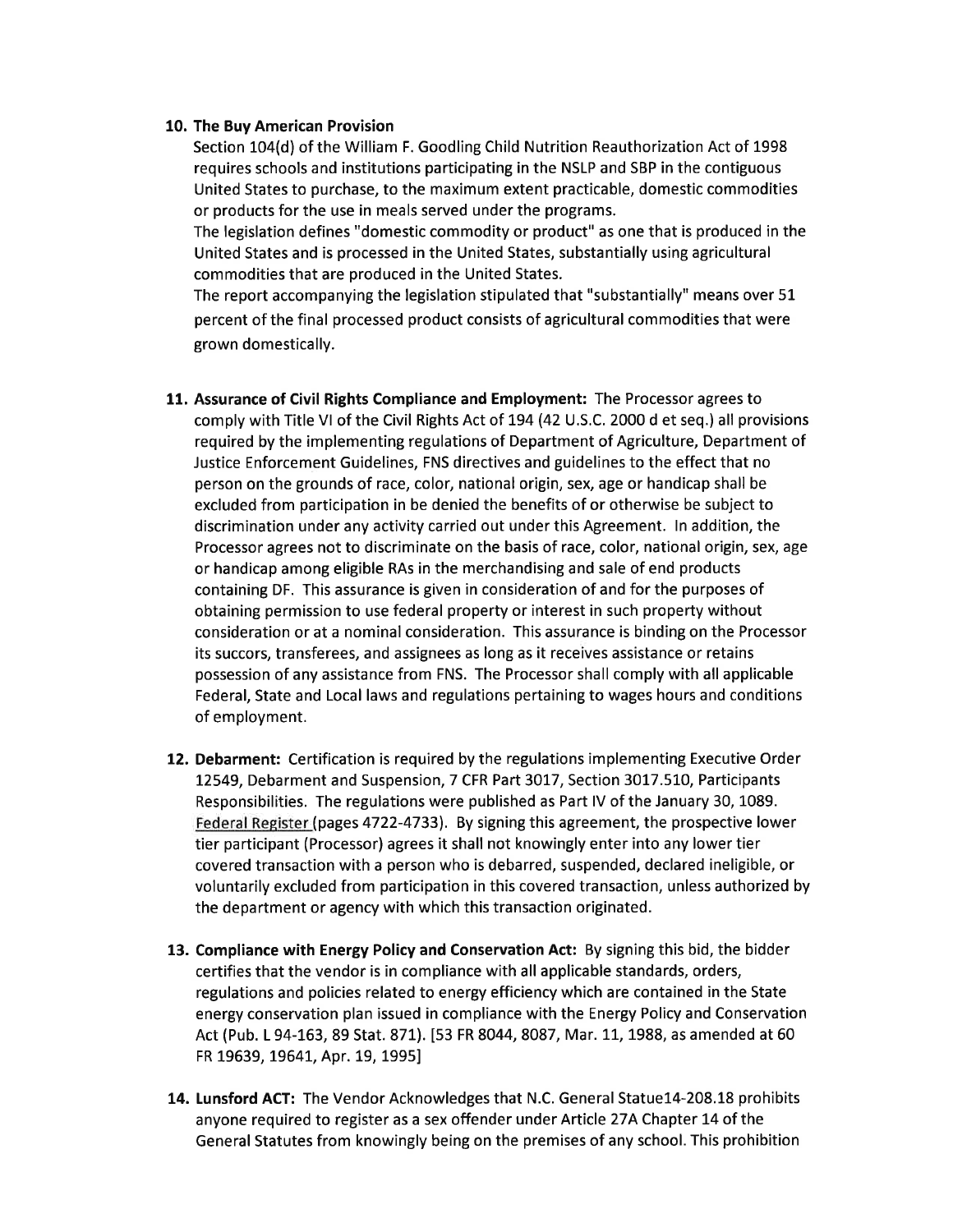applies to person required to register under article 274 who have committed any offense in Article 7A of Chapter 14 of any offense where the victim of the offense was under the age of 16 years at the time of the offense.

#### 15. Protest Procedure

Protests of awards exceeding \$10,000 in value must be submitted to the Associate Superintendent of Caldwell County School System at the address below. Protests must be received at this office within L5 calendar days from the date of the Contract award and provide specific reasons and any supporting documentation for the protest. Protests should be addressed to:

Caldwell County Schools Attention: Dr. Jeff Church, Associate Superintendent 1914 Hickory Blvd., Lenoir, NC 28645 Telephone: (828) 7 28-8407

#### 16. Awards

ln determining the best quote, these are the things our system will be looking for

- o Best use of commodity for schools system
- o Pass through system like net off invoice
- o Past performance
- Cost per portion
- o Taste
- ¡ Purchase Price
- . Reputation of the vendor
- Quality of vendor's goods
- o Students preference
- ¡ Extent to which the goods meet the needs of school system
- o Nutritionalguidelines
- Long term cost to the school system
- . Any other relevant factors as a private business entity would consider in selecting <sup>a</sup> vendor.

The School Systems reserves the right to accept or reject any and all bids or any portion thereof and to waive any informality or technical defect in any bid.

Each school district reserves the right to select the manufacture and processing of commodities that meet their district's individual needs. Award notification will be done by signature of the summary end product data schedule. Notification of Awards, by county, will be posted on the Caldwell County Schools website.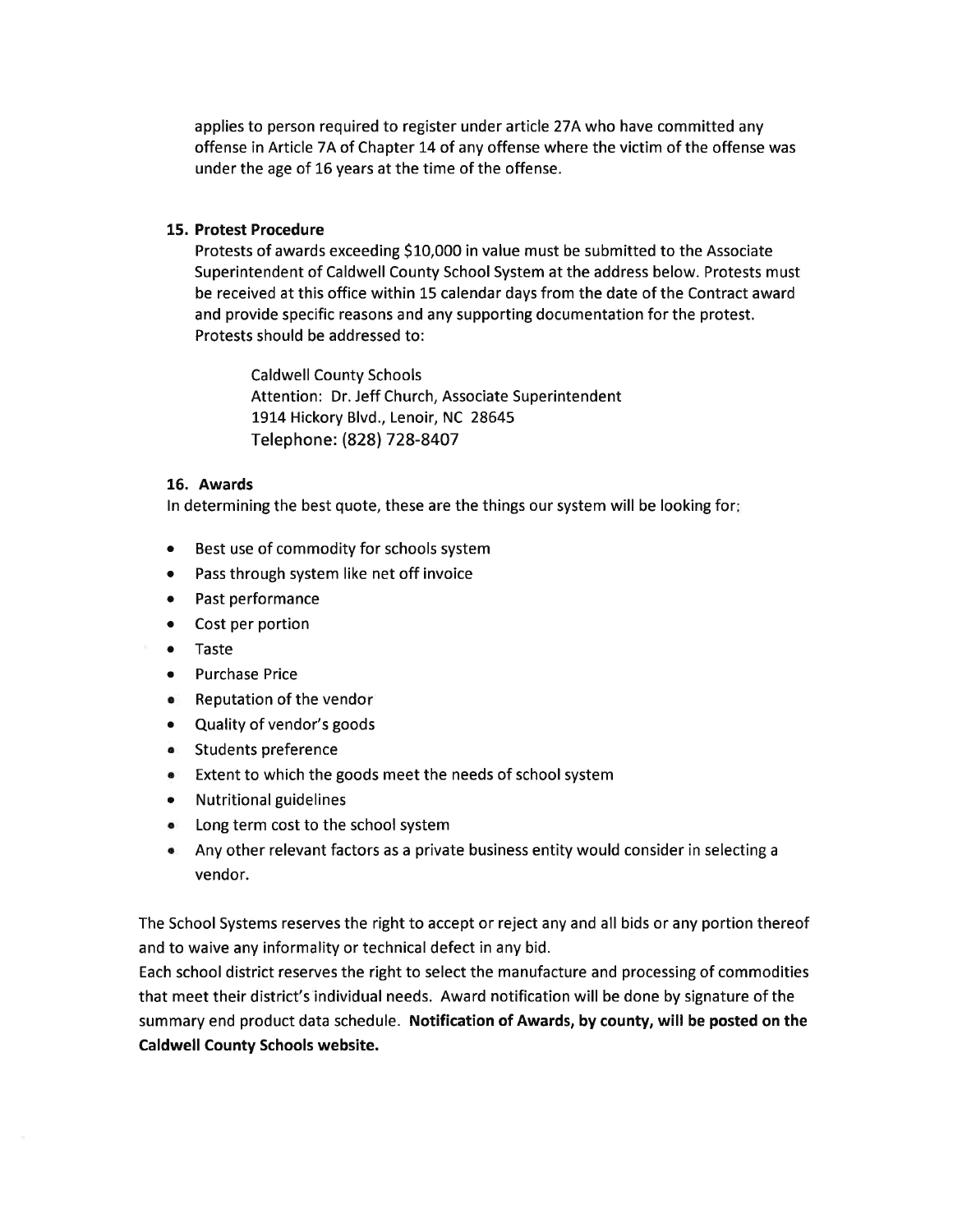Caldwell County Schools at this time does not know a total of commodities we will have available for further process or use in a pass through system. For the commodities that we can use in a pass through system such as the K-L2 or similar system is preferred, but rebate system will be accepted. Our main choice will be going through a distributor.

We do realize Beef and Pork items will have to be shipped directly to our warehouse since they cannot be used in a pass through system (Non Substitutable Commodity Foods).

Prices quoted for pass through (Substitutable Commodity Foods), should be your price, not including distributor mark up.

ln the past year we have used the following items that we are interested in possible use of items containing USDA Commodity products:

| <b>French Fries</b>                                   |
|-------------------------------------------------------|
| <b>Ranch Cut Potatoes</b>                             |
| <b>Potato Rounds</b>                                  |
| <b>Shoestring Potatoes</b>                            |
| <b>Instant Potatoes</b>                               |
| Ketchup Can, Individual                               |
| Marinara, Salsa, Can and Ind                          |
| <b>Roasted Chicken Parts</b>                          |
| Whole Grain and White Breaded<br><b>Chicken Parts</b> |
| WG and White Chicken Patty                            |
| WG and White Chicken Nuggets                          |
| WG and White Chicken Tenders                          |
| WG and Reg Chicken Filet Spicy                        |
| WG and White Chicken Filet Breaded                    |
| <b>Tangerine Chicken</b>                              |
| WG and White Breaded Cheese Sticks                    |
| WG and White Pizza, Cheese                            |
| WG and White Breakfast Pizza                          |
| WG and White Pizza, Sausage, Pep                      |
| WG and White Stuffed Ct Pizza                         |
| <b>Beef Patties</b>                                   |
| <b>Meatloaf slices</b>                                |
| Meatballs                                             |
| <b>BBQ Pork</b>                                       |
| WG or White mac and cheese                            |
| Turkey                                                |
| <b>Peanut Butter</b>                                  |
| <b>Eggs</b>                                           |
| Flour, Oil, Fruit, Beans                              |
| Other WG or White / low sodium                        |
| products as available                                 |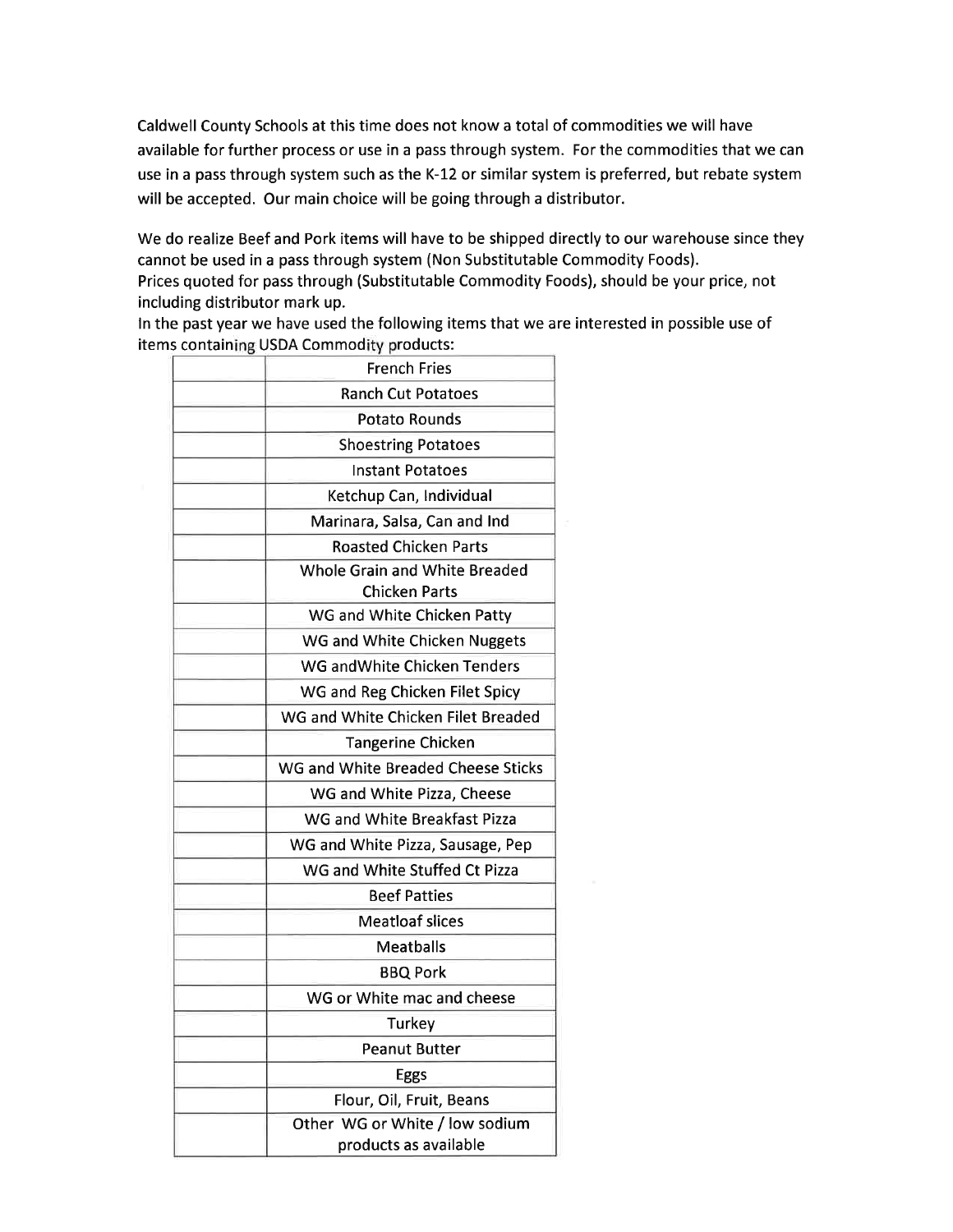Please provide quote on forms provided. Please send your email address and we can attach the forms and return to you if needed. Also please send spec sheets or nutritional information for the products you are submitting.

Caldwell County Child Nutrition Program reserves the right to waive formalities in any proposal/quote and to accept any proposal/quote that it considers to be in the best public interest, and to reject any or all proposals/quotes. The decision of the Child Nutrition Program shall be final in all products processed.

#### STANDARD TERMS AND CONDITIONS

#### General Conditions:

Hold Harmless and lndemnification: During the term of this proposal the proposer shall indemnify, hold harmless, and defend the Caldwell County CNP, its agents, servants and employees from any and all cost and expenses including but not limited to, attorney's fees, reasonable investigative and discovery costs, court cost and all other sums which the Board, its agents, servants and employees, may pay or become obligated to pay on account of any, all and every claim or demand, or assertion of liability or any claims or actions founded, thereon, arising or alleged to have arisen out of the products, goods or services furnished by the proposer, his agent, servants or employees, or any of his equipment when such person or equipment are on premises owned or controlled by the Board for the purpose of performing services, delivering products or goods, or otherwise transacting business, whether such claim or claims be for damages, injury to person or property, or death of any person, group organization, whether employed by the proposer or the Board or otherwise.

I certify that this proposal is made without prior understanding, agreement, or connection with any corporation, firm or person submitting a quote for the materials, or supplies and is in all respects fair and without collusion or fraud. <sup>I</sup> agree to abide by all conditions of the proposal and certify that I am authorized to sign this Proposal for the Proposer. ln submitting a quote to Caldwell County Schools Child Nutrition Program, the Proposer offers and agrees that if the proposal is accepted, the Proposer will convey, sell assign or transfer to Caldwell County Schools, all rights, title and interest in and to all causes of action it may now or hereafter acquired under the Anti-trust Laws of the United States and the State of NC for price fixing relating to the particular commodities or services purchased or acquired by Caldwell County Schools Child Nutrition Program. At the Board's discretion, such assignment shall be made and become effective at the time of final payment to the Proposer.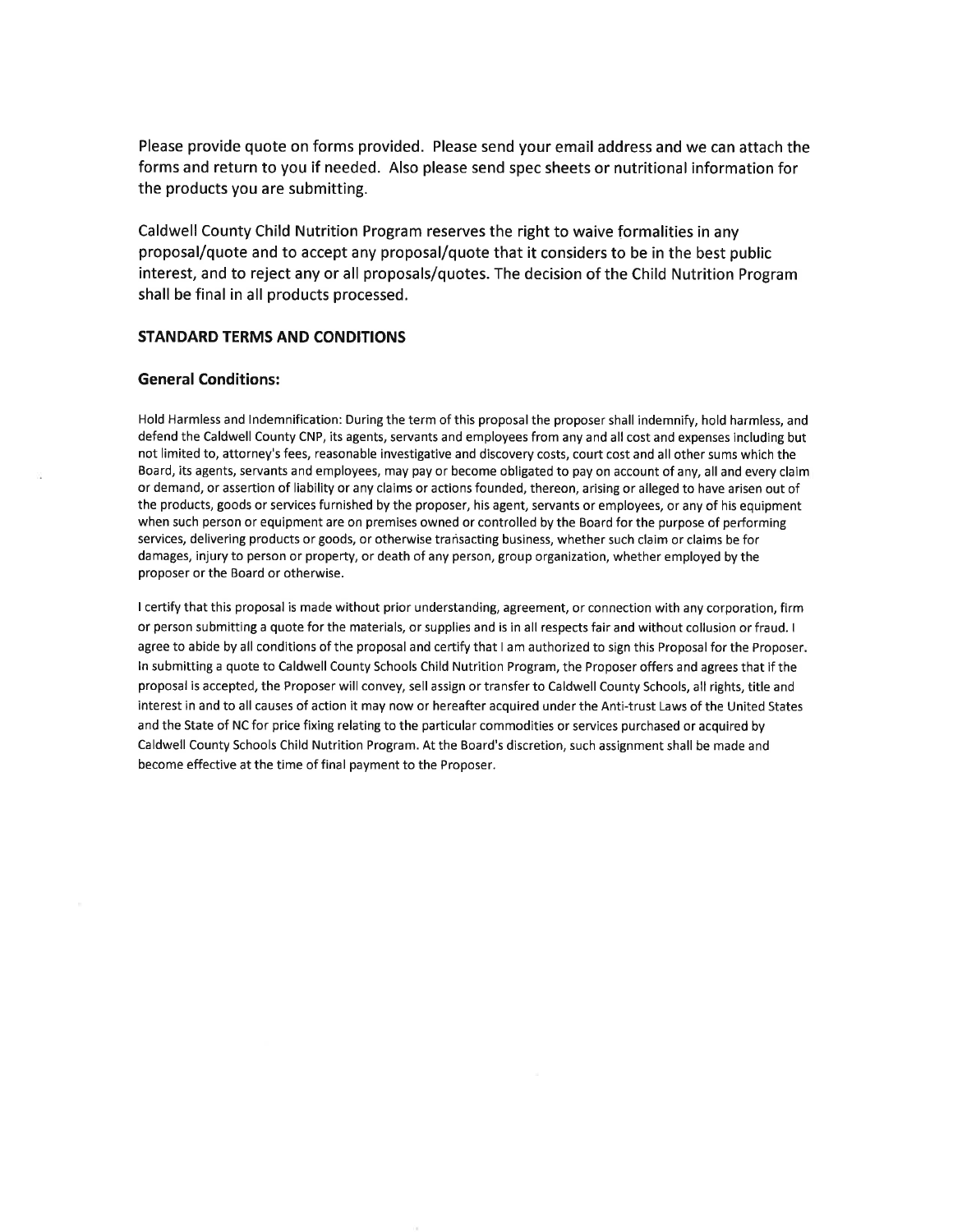# Caldwell County Schools Child Nutrition Department 1914 Hickory Blvd. SW, Lenoir, NC 28645

FORMS CHECKLIST (this forms checklist is included for your convenience. Please complete and return all of the attached forms):

- o HUB Certification-Form A
- Debarment Suspension Certification --Form B  $\circ$
- o Lunsford Act/Criminal Background -Form <sup>C</sup>
- Attachments---  $\circ$ 
	- Bid Specifications with pricing ×
	- No Response Form if Applicable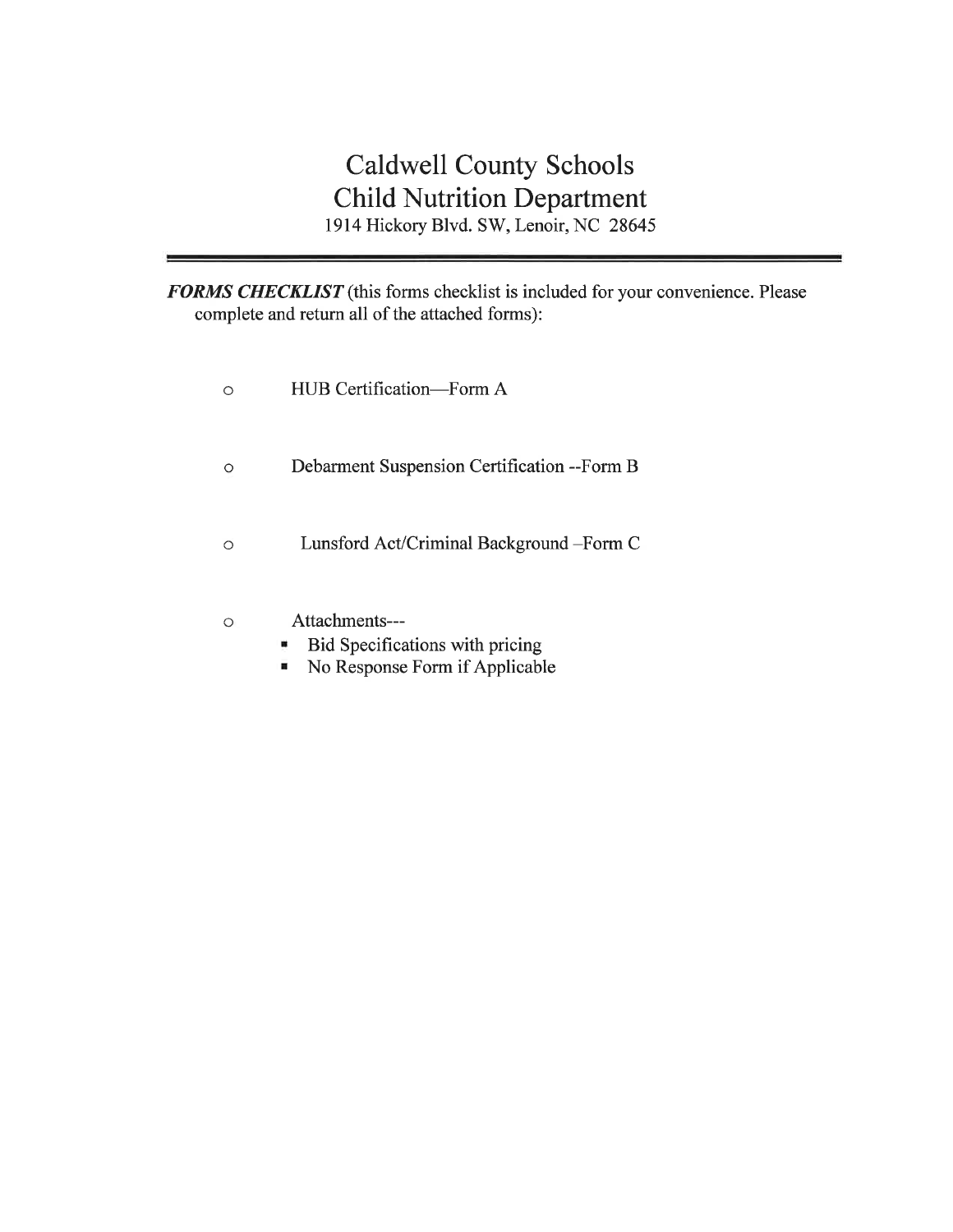#### FORM- A RETURN THIS DOCUMENT

# Caldwell County Schools Historically Underutilized Business (HUB) Certification

Bidding companies that have been certified by the North Carolina Department of Administration as Historically Underutilized Business (HUB) entities are encouraged to indicate their HUB status when responding to this Bid Invitation.

I certify that my company has been certified by the North Carolina Department of Administration as a Historically Underutilized Business (HUB), and I have attached a copy of our HUB Certification to this form. (Required documentation for recognition as a HUB).

- Minority  $\circ$
- Small Business o
- Woman Owned  $\circ$
- () My company has NOT been certified by North Carolina as a Historically Underutilized Business (HUB).

LITEHOUSE INC Company Name (Please Print)

Signature of Authorized Representative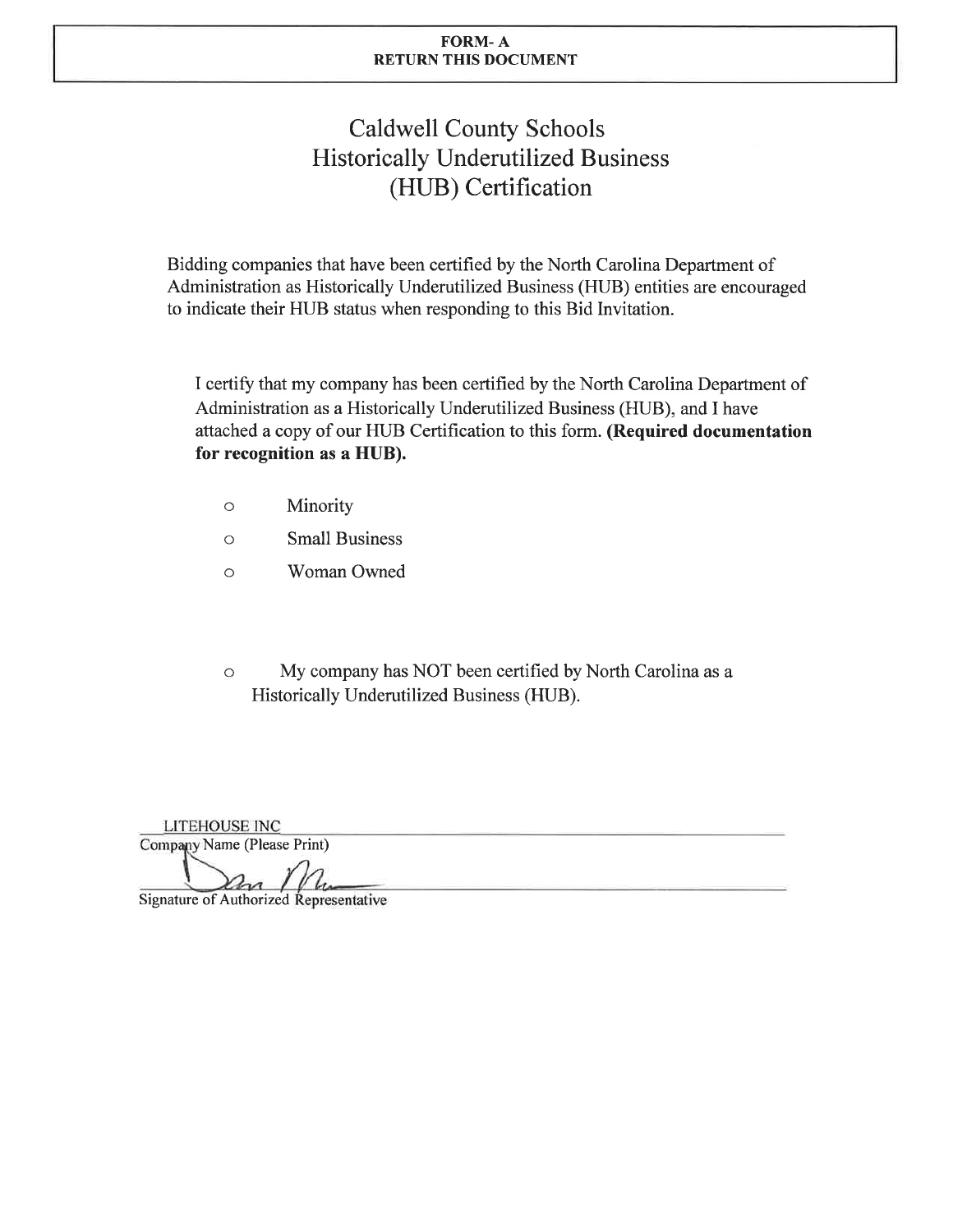#### FORM- B RETURN THIS DOCUMENT

## U.S. DEPARTMENT OF AGRICULTURE

## Certification Regarding Debarment, Suspension, and Other Responsibility Matters - Primary Covered Transactions

This certification is required by the regulations implementing Executive Order 12549, Debarment and Suspension, 7 CFR Part 3017, Section 3017.510, Participants' responsibilities. The regulations were published as Part IV of the January 30, 1989, Federal Register (pages 4722-4733). Copies of the regulations may be obtained by contacting the Department of Agriculture agency offering the proposed covered transaction.

(BEFORE COMPLETING CERTIFICATION, READ INSTRUCTIONS ON NEXT PAGE)

- (l) The prospective primary participant certifies to the best of its knowledge and belief, that it and its principals:
	- (a) are not presently debarred, suspended, proposed for debarment, declared ineligible, or voluntarily excluded from covered transactions by any Federal department or agency;
	- (b) have not within a three-year period preceding this proposal been convicted of or had a civil judgment rendered against them for commission of fraud or a criminal offense in connection with obtaining, attempting to obtain, or performing a public (Federal, State or Local) transaction or contract under a public transaction; violation of Federal or State antitrust statutes or commission of embezzlement, theft, forgery, bribery, falsification or destruction of records, making false statements, or receiving stolen property;
	- (c) are not presently indicted for or otherwise criminally or civilly charged by <sup>a</sup> governmental entity (Federal, State or Local) with commission of any of the offenses enumerated in paragraph (1) (b) of this certification; and
	- (d) have not within a three-year period preceding this application/proposal had one or more public transactions (Federal, State or Local) terminated for cause or default.
- (2) Where the prospective primary participant is unable to certify to any of the statements in this certification, such prospective participant shall attach an explanation to this proposal.

LITEHOUSE INC. Company Name (Please Print)

 $\frac{m_{1/22/16}}{m_{1/22/16}}$ 

Signature of Authorized Representative Date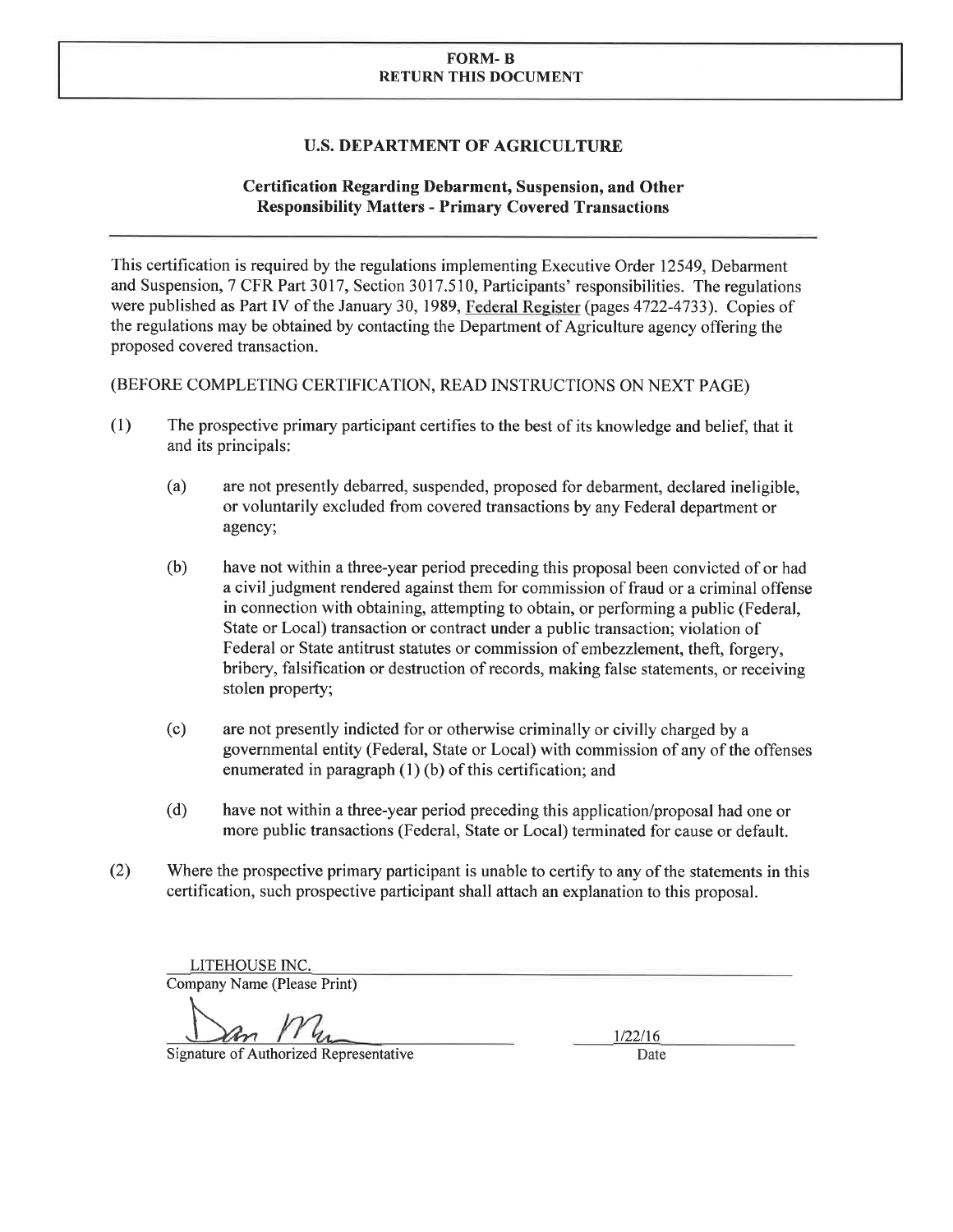## INSTRUCTIONS FOR CERTIFICATION

1. By signing and submitting this form, the prospective lower tier participant is providing the certification set out on the reverse side in accordance with these instructions.

2. The certification in this clause is a material representation of fact upon which reliance was placed when this transaction was entered into. lf it is later determined that the prospective lower tier participant knowingly rendered an erroneous certification, in addition to other remedies available to the Federal Government, the department or agency with which this transaction originated may pursue available remedies, including suspension and/or debarment.

3. The prospective lower tier participant shall provide immediate written notice to the person to whom this proposal is submitted if at any time the prospective lower tier participant learns that its certification was erroneous when submitted or has become erroneous by reason of changed circumstances.

4. The terms "covered transaction," "debarred," "suspended," ineligible," "lower tier covered transaction," "participant," "person," "primary covered transaction," "principal," "proposal," and "voluntarily excluded," as used in this clause, have the meanings set out in the Definitions and Coverage sections of rules implementing Executive Order 12549. You may contact the person to which this proposal is submitted for assistance in obtaining a copy of those regulations.

5. The prospective lower tier participant agrees by submitting this form that, should the proposed covered transaction be entered into, it shall not knowingly enter into any lower tier covered transaction with a person who is debarred, suspended, declared ineligible, or voluntarily excluded from participation in this covered transaction, unless authorized by the department or agency with which this transaction originated.

6. The prospective lower tier participant further agrees by submitting this form that it will include this clause titled "Certification Regarding Debarment, Suspension, Ineligibility and Voluntary Exclusion - Lower Tier Covered Transactions," without modification, in all lower tier covered transactions and in all solicitations for lower tier covered transactions.

7. A participant in a covered transaction may rely upon a certification of a prospective participant in a lower tier covered transaction that it is not debarred, suspended, ineligible, or voluntarily excluded from the covered transaction, unless it knows that the certification is erroneous. A participant may decide the method and frequency by which it determines the eligibility of its principals. Each participant may, but is not required to, check the Nonprocurement List.

8. Nothing contained in the foregoing shall be construed to require establishment of a system of records in order to render in good faith the certification required by this clause. The knowledge and information of a participant is not required to exceed that which is normally possessed by a prudent person in the ordinary course of business dealings.

9. Except for transactions authorized under paragraph 5 of these instructions, if a participant in a covered transaction knowingly enters into a lower tier covered transaction with a person who is suspended, debarred, ineligible, or voluntarily excluded from participation in this transaction, in addition to other remedies available to the Federal Government, the department or agency with which this transaction originated may pursue available remedies, including suspension and/or debarment.

Form AD-1048 (2/89)